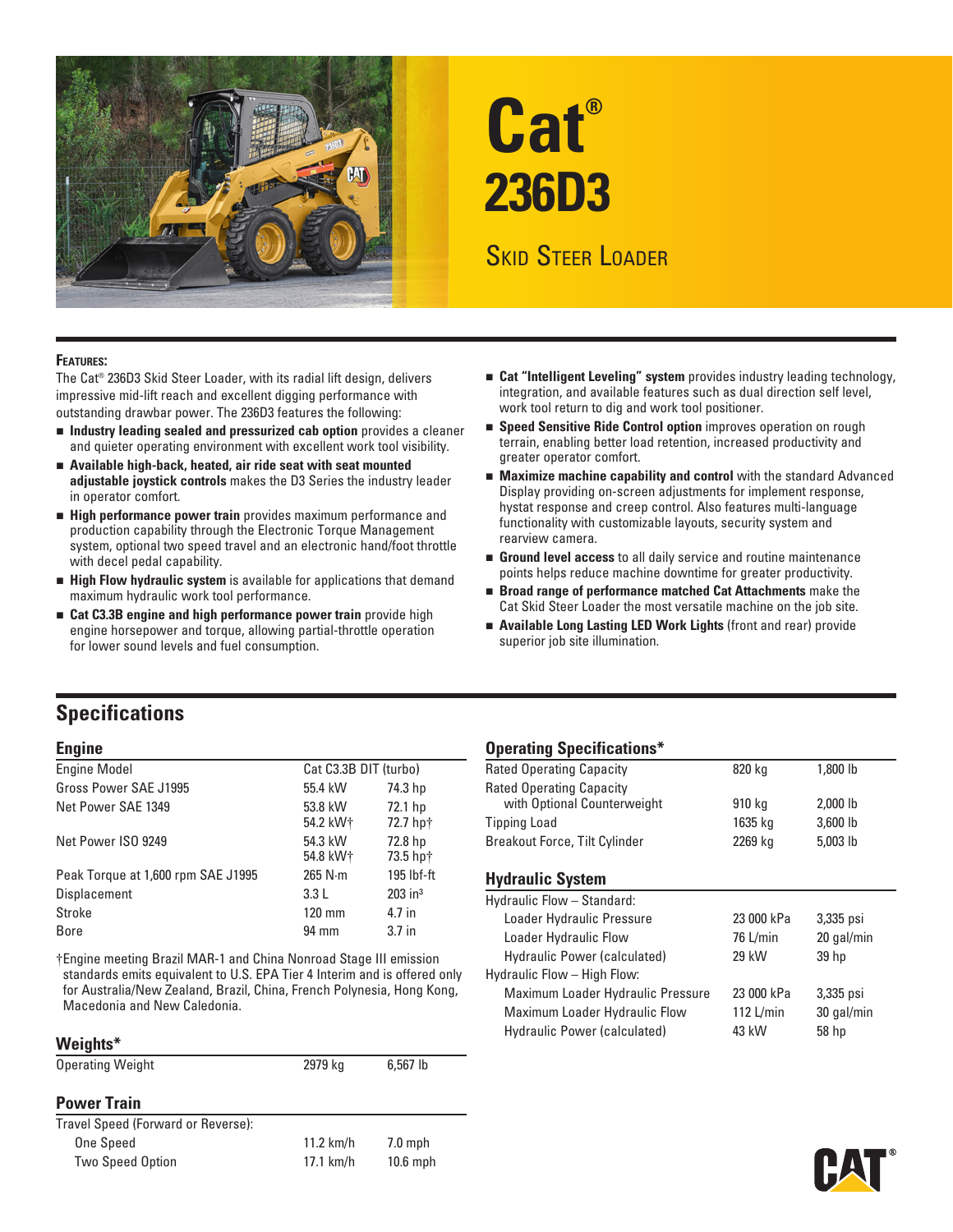# **236D3 Skid Steer Loader**



#### **Dimensions\***

| Wheelbase                                    | 1105 mm | 43.5 in    | 11 Departure Angle                             | $26^{\circ}$ |         |
|----------------------------------------------|---------|------------|------------------------------------------------|--------------|---------|
| 2 Length without Bucket                      | 2767 mm | $108.9$ in | 12 Bumper Overhang behind Rear Axle            | $1021$ mm    | 40.2 in |
| 3 Length with Bucket on Ground               | 3487 mm | 137.3 in   | 13 Maximum Dump Angle                          | $48^{\circ}$ |         |
| 4 Height to Top of Cab                       | 2082 mm | 82.0 in    | 14 Vehicle Width over Tires                    | 1676 mm      | 66.0 in |
| 5 Maximum Overall Height                     | 3977 mm | 156.6 in   | 15 Turning Radius from Center - Machine Rear   | 1639 mm      | 64.5 in |
| 6 Bucket Pin Height at Maximum Lift          | 3122 mm | 122.9 in   | <b>16</b> Turning Radius from Center – Coupler | 1314 mm      | 51.8 in |
| <b>7</b> Bucket Pin Height at Carry Position | 190 mm  | $7.5$ in   | 17 Turning Radius from Center - Bucket         | 2107 mm      | 83.0 in |
| 8 Reach at Maximum Lift and Dump             | 408 mm  | $16.0$ in  | 18 Maximum Reach with Arms Parallel to Ground  | $1353$ mm    | 53.3 in |
| <b>9</b> Clearance at Maximum Lift and Dump  | 2359 mm | $92.9$ in  | 19 Rack Back Angle at Maximum Height           | $91^{\circ}$ |         |
| <b>10 Ground Clearance</b>                   | 195 mm  | $7.7$ in   |                                                |              |         |

\* Operating Weight, Operating Specifications and Dimensions all based on 75 kg (165 lb) operator, all fluids, one speed, OROPS, 1730 mm (68 in) low profile bucket, **Cat 10 × 16.5 tires**, standard flow hydraulics, mechanical suspension seat, no optional counterweights and manual quick coupler (unless otherwise noted).

| Cab                              |                       |            |
|----------------------------------|-----------------------|------------|
| <b>ROPS</b>                      | ISO 3471:2008         |            |
| <b>FOPS</b>                      | ISO 3449:2005 Level I |            |
| <b>Service Refill Capacities</b> |                       |            |
| Chain Box, each side             | 8.8 L                 | $2.3$ gal  |
| <b>Cooling System</b>            | 14 L                  | $3.7$ gal  |
| <b>Engine Crankcase</b>          | 11 <sup>1</sup>       | $3.0$ gal  |
| <b>Fuel Tank</b>                 | 94 I                  | 24.8 gal   |
| <b>Hydraulic System</b>          | 50 L                  | $13.2$ gal |
| <b>Hydraulic Tank</b>            | 39 L                  | 10.3 gal   |

| Noise Level    |             |
|----------------|-------------|
| Inside Cab**   | 83 dB(A)    |
| Outside Cab*** | 101 $dB(A)$ |

\*\*\* The declared dynamic operator sound pressure levels per ISO 6396:2008. The measurements were conducted with the cab doors and windows closed and at 70% of the maximum engine cooling fan speed. The sound level may vary at different engine cooling fan speeds.

\*\*\* The labeled sound power level for the CE marked configurations when measured according to the test procedure and conditions specified in 2000/14/EC.

## **Air Conditioning System (if equipped)**

The air conditioning system on this machine contains the fluorinated greenhouse gas refrigerant R134a (Global Warming Potential = 1430). The system contains 0.81 kg of refrigerant which has a  $CO<sub>2</sub>$  equivalent of 1.158 metric tonnes.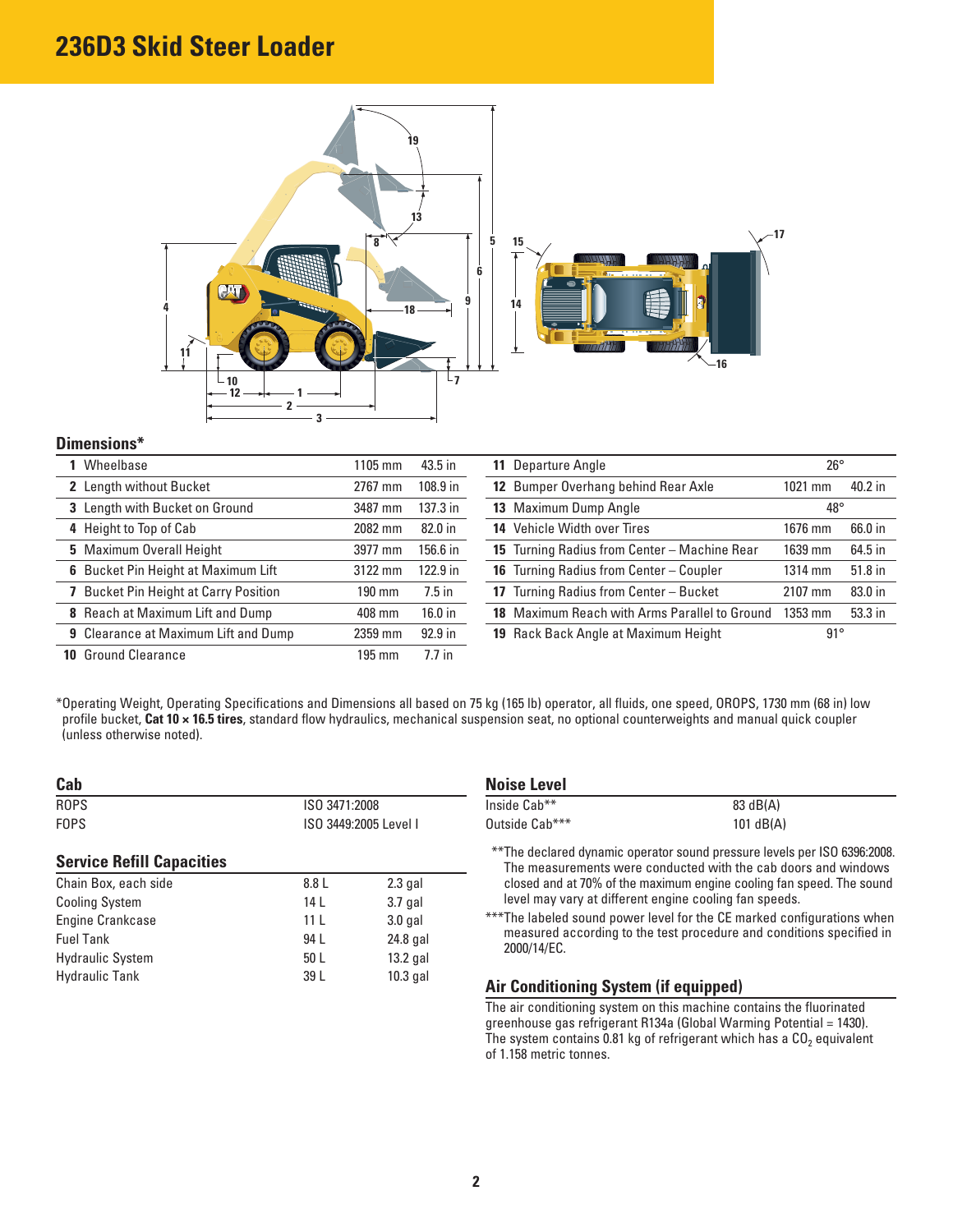## **MANDATORY EQUIPMENT**

- **E** Hydraulics, Standard or High Flow
- **Quick Coupler, Mechanical or Powered**
- Highly Visible Seat Belt, 50 mm (2 in) or 75 mm (3 in)
- **EU Preparation Package**
- Power Train: One Speed, One Speed with Speed Sensitive Ride Control, Two Speed or Two Speed with Speed Sensitive Ride Control
- Tires,  $10 \times 16.5$  or  $12 \times 16.5$

#### **PERFORMANCE PACKAGES**

- Performance Package H1: Standard Flow Hydraulics (No Self Level)
- Performance Package H2: Standard Flow Hydraulics, Dual Direction *Electronic Self Level (Raise and Lower), Work Tool Return to Dig, Work Tool Positioner, and Electronic Snubbing (Raise and Lower)*
- Performance Package H3: *High Flow Hydraulics, Dual Direction Electronic Self Level (Raise and Lower), Work Tool Return to Dig, Work Tool Positioner, and Electronic Snubbing (Raise and Lower)*

## **STANDARD EQUIPMENT**

- 12 volt Electrical System
- 80 ampere Alternator
- **geta** Ignition Key Start/Stop Switch
- n Lights: *Gauge Backlighting, Two Rear Tail Lights, Two Adjustable Front* n Filters, Cartridge-type, Hydraulic and Rear Halogen Lights, Dome Light **now are all real controlled to the Secure Convention** Filters, Canister-type, Fuel and Water Separator
- **Backup Alarm**
- 

- **OPERATOR ENVIRONMENT**<br>■ Advanced Display with Rearview Camera: *Full Color, 127 mm (5 in) LCD* Four Wheel Chain Drive
- Gauges: Fuel Level, Hour Meter
- *Engine Emission System COOLAGER <b>EXECUTE:* **COOLAGER PRADIATE: n** Radiator Coolant Level Sight Gauge screen; Advanced Multi-operator Security System; On-screen Adjustments<br>
for Implement Response, Hystat Response and Creep Control<br>
■ Gauges: Fuel Level, Hour Meter<br>
■ Operator Warning System Indicators: Air Filter Restric **Output, Armrest Raised/Operator Out of Seat, Engine Coolant** *Temperature, Engine Oil Pressure, Glow Plug Activation, Hydraulic* Filter Restriction, Hydraulic Oil Temperature, Parking Brake Engaged,
- Adjustable Vinyl Seat
- Fold In Ergonomic Contoured Armrest n Cat ToughGuard™ Hose
- Control Interlock System, when operator leaves seat or armrest raised: Hydraulic System Disables, Hydrostatic Transmission Disables, Parking<br>Brake Engages<br>Integrated Pressure Release
- ROPS Cab, Open, Tilt Up
- **FOPS, Level I**
- **The Selly Pan Cleanout n** Belly Pan Cleanout
- **Eloor Mat**
- **number 18 Interior Rearview Mirror**
- 12 volt Electric Socket
- n Horn
- **E** Hand (Dial) Throttle, Electronic
- n Adjustable Joystick Controls
- Anti-theft Security System with 6-button Keypad
- **B** Storage Compartment with Netting

#### **COMFORT PACKAGES**

- Open ROPS (C0): *Static Seat (No Foot Throttle, Headliner, Heater or Door)*
- Open ROPS (C1): *Foot Throttle, Headliner, Cup Holder, and choice of Seat (Mechanical Suspension or High Back, Heated, Air Ride Seat) (No Heater or Door)*
- Enclosed ROPS with Heater (C2): *Foot Throttle, Headliner, Heater and Defroster, Side Windows, Cup Holder, Radio Ready, choice of Seat (Mechanical Suspension or High Back, Heated, Air Ride Seat) and Door (Glass or Polycarbonate)*
- Enclosed ROPS with A/C (C3): *C2 + Air Conditioner*

#### **ELECTRICAL POWER TRAIN**

- 12 volt Electrical System n Cat C3.3B, Turbo Diesel Engine
- **1** 80 ampere Alternator **120 ampere Alternator** 1 **Air Cleaner, Dual Element, Radial Seal**
- **n** Ignition Key Start/Stop Switch n S·O·SSM Sampling Valve, Hydraulic Oil
	- Filters, Cartridge-type, Hydraulic
	-
- Backup Alarm **n Radiator/Hydraulic Oil Cooler (side-by-side)**
- Heavy Duty Battery, 850 CCA n Spring Applied, Hydraulically Released Parking Brakes
	- **Exercise Hydrostatic Transmission**
	- **Four Wheel Chain Drive**

- Engine Enclosure, Lockable
- Extended Life Antifreeze, -36° C (-33° F)
- Machine Tie Down Points (6)
- Support, Lift Arm
- Hydraulic Oil Level Sight Gauge
- 
- **Adjustable Vinyl Seat 1988** and Radiator, Expansion Bottle
	- Cat ToughGuard<sup>™</sup> Hose
	- Auxiliary, Hydraulics, Continuous Flow
	- **Example 20 Heavy Duty, Flat Faced Quick Disconnects with**
- **ROPS Cab, Open, Tilt Up** n Split D-Ring to Route Work Tool Hoses Along Side of Left Lift Arm
- **EXECUTE:** FOPS, Level I needed by the second of the second of the second of  $\blacksquare$  Electrical Outlet, Beacon
	- **Belly Pan Cleanout**
- **Example 3 The Variable Speed Demand Fan**
- Interior Rearview Mirror n Product Link<sup>™</sup> PL240, Cellular